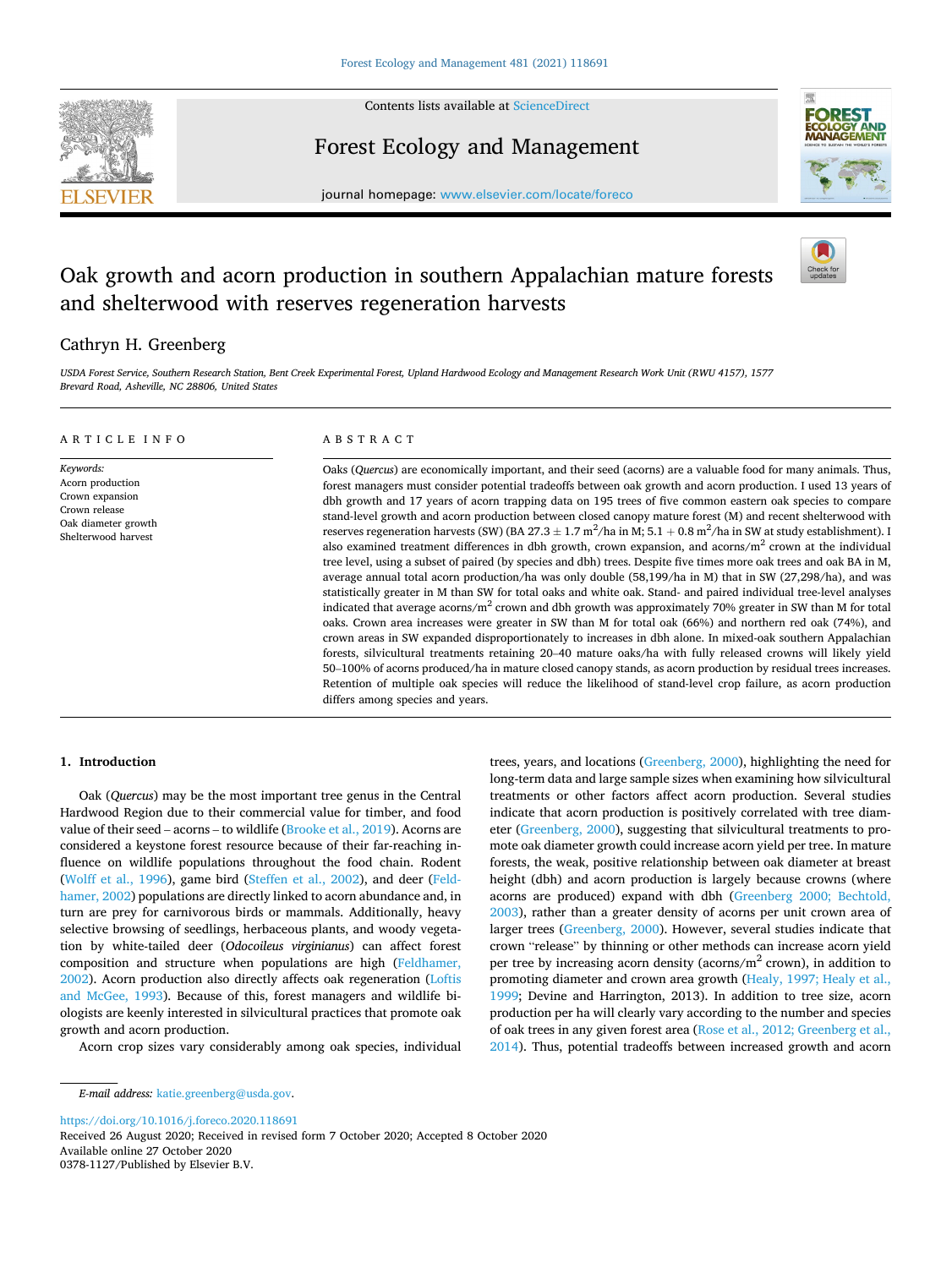production per tree by fewer oak trees after crown-releasing silvicultural treatments, versus less acorn production per tree by more trees in mature forest, must be considered when managing for both oak timber volume and mast.

In this paper, I used 17 years (2002–2018) of acorn trapping data on all oak trees (*>*12.7 cm dbh; total 195 trees) within 31 randomly selected 0.1 ha plots to compare stand-level acorn production between closed canopy mature forest (M) and recent (ca. 1999) shelterwood with reserves regeneration harvests (SW). Stand-level dbh growth over a 13 year period (2003–2016) was also compared between M and SW. I also compared oak dbh growth, crown expansion, and  $\arccos/m^2$  crown at the individual tree level, using a subset of paired (by species and 2003 dbh) oak trees over 16 growing seasons (2003–2019). Specifically, I asked (1) does stand-level change (2003–2016) in oak density, dbh, and BA differ between M and SW?; (2) does stand-level average acorn production (acorns/ha) and acorns/ $m<sup>2</sup>$  crown differ between M and SW?; (3) does acorns/ $m^2$  crown, or the change (2003–2019) in dbh, crown diameter, and crown area differ between paired (by species and 2003 dbh), individual oaks in M and SW?, and; (4) do measured crown areas of oaks in M or in SW differ from modelled crown areas (based on dbh, developed for oaks in closed canopy, mature forest; [Bechtold, 2003\)](#page-6-0) after 16 growing seasons?

# **2. Methods**

# *2.1. Study area*

This study was conducted in the Grandfather and Pisgah Districts of the Pisgah National Forest, within the mountainous Blue Ridge Physiographic Province of western North Carolina. Average annual rainfall in the region ranges from about 1,000–1,500 mm and exceeds 2,500 mm along parts of the southern Blue Ridge escarpment in western North Carolina [\(McNab, 2011](#page-6-0)). Soils were predominantly Dystrochrepts and Hapludults ([Pittillo et al., 1998](#page-6-0)). Mature forest ranged from 80 to 120 years old. Cove hardwood forests were dominated by yellow-poplar (*Liriodendron tulipifera*) and northern red oak (*Quercus rubra*), and include magnolia (*Magnolia* spp.), white ash (*Fraxinus americana*), beech (*Fagus grandifolia*), hemlock (*Tsuga canadensis*), and silverbell (*Halesia carolina*). Upland hardwood forests were dominated by scarlet oak (*Q. coccinea*), chestnut oak (*Q. montana*), and black oak (*Q. velutina*); blackgum (*Nyssa sylvatica*) and sourwood (*Oxydendrum arboreum*) were common mid-story trees. Red maple (*Acer rubrum*), hickories (*Carya*  spp.), flowering dogwood (*Cornus florida*), and white oak (*Q. alba*) occurred throughout cove and upland hardwood forests ([Pittillo et al.,](#page-6-0)  [1998\)](#page-6-0).

## *2.2. Study design*

Study trees (oaks) were from a long-term study (established in 1999) comparing stand dynamics and fruit and nut production between mature, closed-canopy forest (M), and shelterwood with reserves regeneration harvests (SW; harvested 1998–1999) in southern Appalachian hardwood forests. Sample trees were located in 0.1 ha plots (16 M; 15 SW) at elevations ranging from 510 − 1,260 m above sea level and across a wide range of topographic features, such as aspect, slope position, and percent slope. SW stand sizes ranged from 3.2 to 10.5 ha (average  $= 7.0$  ha) and were the same age as mature study stands when they were harvested (80–100 years old). The SW with reserves regeneration harvest (also known as clearcut with reserves regeneration harvest; [Miller et al., 2006](#page-6-0)) method entails retention of about 3.4–4.5  $m^2/h$ a basal area (BA) of mature trees, typically scattered oaks and hickories, to help ensure initiation and development of tree regeneration while retaining a heterogeneous stand structure and hard mast production (acorns and hickory nuts) for wildlife. At study establishment, total average ( $\pm$ SE) stand-level (all species) tree ( $\geq$ 12.7 cm) BA was  $27.3 \pm 1.7 \text{ m}^2/\text{ha}$  in M and  $5.1 + 0.8 \text{ m}^2/\text{ha}$  in SW.

# *2.3. Stand-level oak growth and acorn production*

Diameter at breast height (dbh) of all, individually tagged dominant, codominant, and intermediate trees ( $\geq$ 12.7 cm dbh) was measured in 16 M and 15 SW randomly established  $20 \times 50$ -m (0.1-ha) plots (31 total plots), during early spring 2003, and again in early spring 2016. All tree species were measured, but the focus of this study was on oaks. Study species included black oak (15 trees), northern red oak (27 trees), and scarlet oak (22 trees) in the red oak group (subgenus *Quercus* section Lobatae), and chestnut oak (90 trees) and white oak (41 trees) in the white oak group (subgenus *Quercus* section Quercus) (total 195 oak trees with acorn traps). Two sample t-tests (SAS 9.4) were used to examine treatment differences in oak (total, and by species) density, dbh, and BA at initial measurement (2003), and determine if stand-level changes (2016 minus 2003 measurements) in those metrics differed between M and SW over the 13-year study period.

Acorns were collected monthly, August – December 2002–2018, from three circular,  $0.46 \cdot m^2$  traps placed randomly beneath each oak tree crown. Well-developed (e.g., not including aborted acorns consisting of primarily cap material) acorns from all collections per tree each year were counted in the lab. Acorns/ $m<sup>2</sup>$  crown for each tree was based on the average number of acorns per  $m<sup>2</sup>$  trap area. For stand-level (per ha) acorn production analyses, the number of acorns per  $m<sup>2</sup>$  crown were multiplied by the total crown area  $(m^2)$  per tree, and summed across trees in each plot. Crown area, (a two-dimensional measurement encompassing only the crown's surface area) provides a more accurate metric for acorn production than crown volume (a three-dimensional measurement encompassing both crown area and length) because acorns are produced on the outer branches of oaks (current year growth for the white oak group; prior-year growth for the red oak group), and potentially large error in subjective estimates of crown length [\(Rose](#page-6-0)  [et al., 2012](#page-6-0)). Crown area  $(m^2)$  for each tree was modelled using speciesspecific crown-diameter equations ([Bechtold, 2003](#page-6-0)) based on the midpoint between 2003 and 2016 dbh measurements (to account for dbh growth over the 16-year study period); predicted crown diameters ([Bechtold, 2003](#page-6-0)) were then used with the formula for circle area (Area  $= \pi(r^2)$ ). Crown-diameter equations [\(Bechtold, 2003](#page-6-0)) were developed for mature trees in fully stocked stands; therefore crown diameter and crown area estimates, as well as acorn production estimates based on modelled crown areas, were likely conservative for SW trees where dbh and crowns expanded faster than in M (see Results section). Repeated measures ANOVAs (Proc Mixed; SAS 9.44), in a completely randomized design with compound symmetry covariance structure, were performed to examine effects of treatment, year, and treatment  $\times$  year interactions on acorn production. Treatment, year, and their interaction were considered fixed effects, and plot within treatment a random effect and the repeated subject factor. Where significant treatment  $\times$  year interactions were present, years warranting further examination (e.g, were there between treatment differences within years?) were identified, and least square means for partitioned F-tests (SLICE option) were used in PROC MIXED (SAS 9.4) to examine the significance of treatment differences within identified years. Within-treatment differences among years were not examined because between-treatment differences were the main interest, and highly variable acorn production among years is well known. Two-sample t-tests (SAS 9.4) were performed to determine if average (2002–2018) stand-level acorn production (acorns/ha) and  $acorns/m<sup>2</sup>$  crown differed between M and SW treatments, for total oaks and each species. In t-tests on acorns/ $m<sup>2</sup>$  crown, plots where a given species (for species analyses) or oaks (for total oaks analysis) did not occur were excluded. Stand-level acorn production data were natural logtransformed (+0.1) as needed for ANOVA and two-sample t-tests to reduce heteroscedasticity.

# *2.4. Paired tree-level oak growth and acorn production*

For this portion of the study, dbh and tree crowns were measured in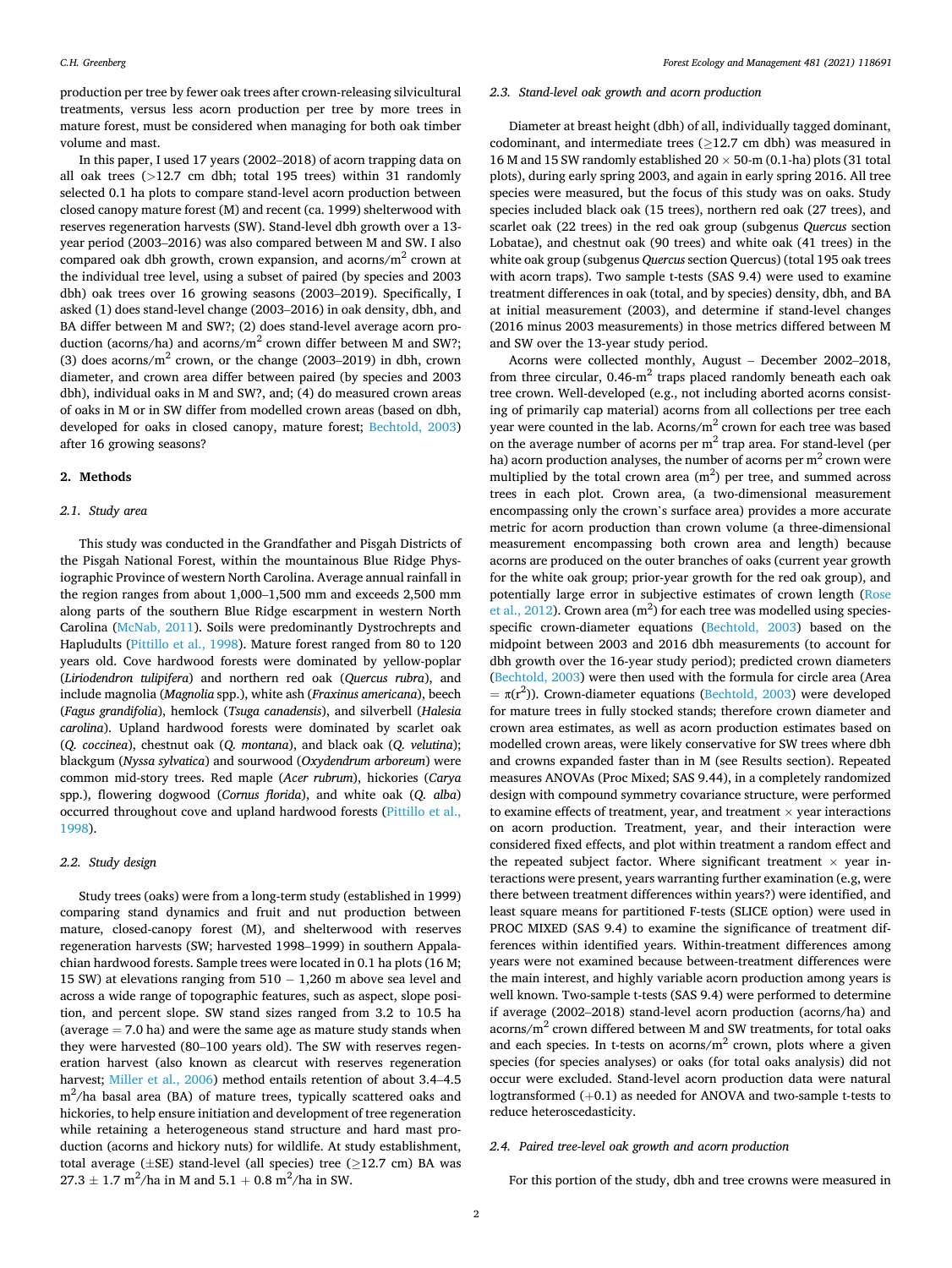early spring 2003, and again in early spring 2019 on most SW oaks, and a paired M tree of the same species, similar (mean  $\pm$  SE 1.8  $\pm$  0.4 cm) dbh at study establishment, and forest type (cove [type 56] or upland hardwood [type 53]) classified by the US Forest Service (USFS; Southern Region Silvicultural Examination and Prescription Field Book, for Continuous Inventory of Stand Conditions version 4.02, unpublished report) based on tree species composition at the stand level. Sample size was limited to the number of mature SW oak trees still living (two SW plots contained no living, trapped oaks by 2019) and accessible (three SW plots became inaccessible by 2018 due to deteriorating road conditions) in 2019. In three instances two SW trees were paired with the same M tree, due to an insufficient number of suitable M matches (same species and similar size at study establishment). A total of 21 total oak pairs (10 white oak, 6 chestnut oak, 5 northern red oak) were sampled that included 21 SW trees in 10 plots, and 18 M trees in 9 plots. All sample trees were in dominant or codominant (a few were intermediate) crown positions. Crown radii were measured from bole to dripline using a GRS densitometer at four cardinal directions (N, S, E, and W) and corrected for slope. Two crown diameters were calculated for each tree by summing the N-S, and the E-W radii (+dbh), respectively. Measured (as opposed to modelled) crown areas were calculated using the formula for a circle  $(A = \pi r^2)$  based on the average both crown diameter measurements for each tree. Paired sample t-tests were used to determine if the change (2019 minus 2003 measurements) in dbh, crown diameter, and crown area, or average (2002–2018) acorns/ $m<sup>2</sup>$  crown differed between paired oak trees in M and SW. Paired t-tests were also used to determine whether measured crown areas of oaks in M (pairs:  $n = 9$ white, 5 chestnut, and 4 northern red oak) or SW (pairs:  $n = 10$  white, 6 chestnut, and 5 northern red oak) differed from modelled crown areas based on dbh, developed for oaks in closed canopy mature forest ([Bechtold, 2003](#page-6-0)) for the same individual trees, after 16 growing seasons. Significance for all analyses was determined at α *<* 0.05.

# **3. Results**

#### *3.1. Stand-level oak growth and acorn production*

Average total oak density was nearly five times greater (p *<* 0.0004) in M than SW at study establishment (2003) (Table 1). Black oak, chestnut oak, and northern red oak density was greater in M than SW (p  $\leq$  0.0476); white oak density did not differ between treatments (scarlet oak did not occur in SW; therefore no species-level statistical analyses were conducted) (Table 1). Total oak BA was also approximately five times greater (p *<* 0.0001) in M than SW at study establishment; chestnut oak, and northern red oak BA was greater in M than SW ( $p \leq$ 0.0411), but black and white oak BA did not differ between treatments

#### **Table 1**

Total initial number of study oak trees and 0.1 ha plots (31 total), and mean (±SE) stand-level density (no./ha), diameter at breast height (dbh; cm), and basal area (BA; m<sup>2</sup>/ha) of dominant, codominant, and intermediate total oak trees ( $\geq$ 12.6 cm dbh), black oak (BO), northern red oak (NRO), scarlet oak (SCO), chestnut oak (CO), and white oak (WO) at first measurement (2003; first row) and 2016 (second row), in closed canopy mature forest (M) or shelterwood (SW) harvest (ca. 1999) treatments. Results of two-sample t-tests (t; p-value) evaluate changes (2003 to 2016) in density, dbh, and BA between M and SW, Pisgah National Forest, North Carolina, USA.

| Species<br>Year  |      | n trees | Mean $(\pm SE)$ density |                | Density           | Mean $(\pm SE)$ dbh |                | Dbh                 | Mean $(\pm SE)$ BA |               | BA                |
|------------------|------|---------|-------------------------|----------------|-------------------|---------------------|----------------|---------------------|--------------------|---------------|-------------------|
|                  |      | (plots) | М                       | SW             | $(t; p-value)$    | М                   | SW             | $(t; p-value)$      | М                  | SW            | $(t; p-value)$    |
| Total            | 2003 | 195(29) | $101.9 \pm 17.6$        | $21.3 \pm 4.2$ |                   | $40.2 \pm 1.7$      | $39.8 \pm 3.0$ |                     | $12.5 \pm 1.7$     | $2.6 \pm 0.5$ |                   |
|                  | 2016 |         | $91.9 \pm 14.7$         | $20.0 \pm 4.3$ | (2.37; 0.0297)    | $44.2 \pm 1.7$      | $48.8 \pm 3.8$ | $(-6.31; < 0.0001)$ | $13.9 \pm 1.9$     | $3.6 \pm 0.7$ | (0.63; 0.5336)    |
| <b>BO</b>        | 2003 | 15(8)   | $8.1 \pm 3.1$           | $1.3 \pm 0.9$  |                   | $34.5 \pm 3.8$      | $53.5 \pm 0.9$ |                     | $0.9 \pm 0.4$      | $0.3 \pm 0.2$ |                   |
|                  | 2016 |         | $6.9 \pm 2.5$           | $1.3 \pm 0.9$  | (1.46; 0.1639)    | $39.1 \pm 4.3$      | $65.9 \pm 0.6$ | $(-4.83; 0.0029)$   | $0.9 \pm 0.4$      | $0.5 \pm 0.3$ | $(-0.69; 0.4937)$ |
| <b>NRO</b>       | 2003 | 27(15)  | $13.1 \pm 3.8$          | $4.0 \pm 1.3$  |                   | $41.0 \pm 2.8$      | $37.5 \pm 5.7$ |                     | $1.8 \pm 0.6$      | $0.5 \pm 0.2$ |                   |
|                  | 2016 |         | $11.3 \pm 3.1$          | $3.3 \pm 1.3$  | $(-0.00; 0.3322)$ | $47.9 \pm 3.1$      | $51.1 \pm 8.3$ | $(-2.29; 0.0409)$   | $2.2 \pm 0.7$      | $0.8 \pm 0.3$ | (0.48; 0.6335)    |
| SCO <sup>a</sup> | 2003 | 22(8)   | $13.8 \pm 5.9$          | $0.0 \pm 0.0$  |                   | $45.4 \pm 5.3$      |                |                     | $2.5 \pm 1.0$      | $0.0 \pm 0.0$ |                   |
|                  | 2016 |         | $11.9 \pm 5.3$          | $0.0 \pm 0.0$  | (n/a)             | $48.4 \pm 5.7$      | ----------     | (n/a)               | $2.5 \pm 1.1$      | $0.0 \pm 0.0$ | (n/a)             |
| CO               | 2003 | 90(17)  | $48.1 \pm 14.9$         | $8.7 \pm 3.2$  |                   | $38.9 \pm 2.8$      | $34.4 \pm 4.6$ |                     | $5.0 \pm 1.3$      | $1.0 \pm 0.4$ |                   |
|                  | 2016 |         | $43.8 \pm 12.4$         | $8.7 \pm 3.2$  | $(-1.39; 0.1862)$ | $42.8 \pm 2.9$      | $42.8 \pm 5.3$ | $(-5.12; 0.0001)$   | $5.8 \pm 1.5$      | $1.5 \pm 0.6$ | (0.94; 0.3527)    |
| <b>WO</b>        | 2003 | 41(12)  | $18.8 \pm 7.4$          | $7.3 \pm 3.0$  |                   | $33.5 \pm 4.4$      | $37.2 \pm 6.0$ |                     | $2.3 \pm 1.1$      | $0.8 \pm 0.3$ |                   |
|                  | 2016 |         | $18.1 \pm 7.0$          | $6.7 \pm 3.0$  | (0.05; 0.9639)    | $35.9 \pm 4.5$      | $42.1 \pm 6.2$ | $(-6.63; <0.0001)$  | $2.5 \pm 1.2$      | $0.9 \pm 0.4$ | (0.19; 0.8521)    |

<sup>a</sup> t-tests were not performed on scarlet oak, as they did not occur in SW.

(Table 1). Mean dbh of total oaks and all tested species except black oak (greater in SW;  $p = 0.0034$ ) did not differ between treatments at study establishment (Table 1). Between 2003 and 2016 average total oak density decreased more in M than SW, but changes in density of individual oak species did not differ between the treatments. Change in BA (2003 to 2016) did not differ between M and SW for total oaks or any oak species. On average, dbh increased more in SW than M for all oaks (p *<* 0.0001) and all tested species during the 13-year study period (Table 1).

Acorns were not collected in two plots in 2004 (one SW; one M), and four plots in 2018 (three SW; one M) for logistical reasons; 21 trees died over the 17-year acorn collection period and were omitted from analyses after death or steep decline. The average number of total acorns/ha/year ranged from  $4,989 \pm 1,767/h$ a (2003) to  $208,305 \pm 67,955/h$ a (2014) in M, and from 1,237 ± 429/ha (2003) to 105,383 ± 32.077/ha (2014) in SW ([Fig. 1](#page-3-0)). White oak and scarlet oak (which occurred only in M) each contributed about 33% to total crop size in M; chestnut oak and white oak each contributed  $>$  33% to total crop size in SW [\(Figs. 1, 2](#page-3-0)). Average total annual acorns/ha in M was twice that in SW, but variability among individual trees and plots was high ([Figs. 1, 2\)](#page-3-0). Repeated measures ANOVAs indicated that stand-level acorn production (total acorns/ha) was greater in M than SW for total oaks ( $p = 0.0486$ ) and white oak (p *<* 0.0001) but did not differ between treatments for black oak, chestnut oak, or northern red oak ( $p \ge 0.2010$ ) ([Fig. 1\)](#page-3-0). Acorn production differed among years for total oaks and all tested species (p  $\leq$  0.0002); no treatment  $\times$  year interaction effects were detected ([Fig. 1](#page-3-0)). Two-sample t-tests also indicated that acorns/ha (averaged across all years) was greater in M than SW for total oaks ( $p = 0.0489$ ), but not for any tested species ( $p = 0.1439 - 0.9559$ ) [\(Fig. 2](#page-4-0)a). Acorns/m<sup>2</sup> crown (averaged across all years) was greater in SW than M for total oaks ( $p = 0.0414$ ) and northern red oak ( $p = 0.0112$ ) but did not differ for black oak, chestnut oak, or white oak ( $p \ge 0.1885$ ) ([Fig. 2b](#page-4-0)).

## *3.2. Paired tree-level oak growth and acorn production*

Average (2003–2019) dbh increase was approximately 70% greater in SW than M for paired total oaks and all tested species ([Table 2](#page-4-0)). Sixteen-year average crown diameter and crown area increases were also greater in SW than M for paired total oak (65% and 66%, respectively) and northern red oak (77% and 74%, respectively), but did not differ for chestnut oak or white oak ([Table 2\)](#page-4-0). Crown areas did not differ between M and SW for total oaks or any species in 2003 ( $p \ge 0.2892$ ); in 2019 crown area of total oaks was greater in SW than M ( $p = 0.0162$ ) but did not differ between treatments for chestnut oak, northern red oak, or white oak ( $p \ge 0.1270$ ) ([Fig. 3a](#page-4-0),b). In 2019 measured and modelled ([Bechtold, 2003\)](#page-6-0) crown areas of the same individual trees did not differ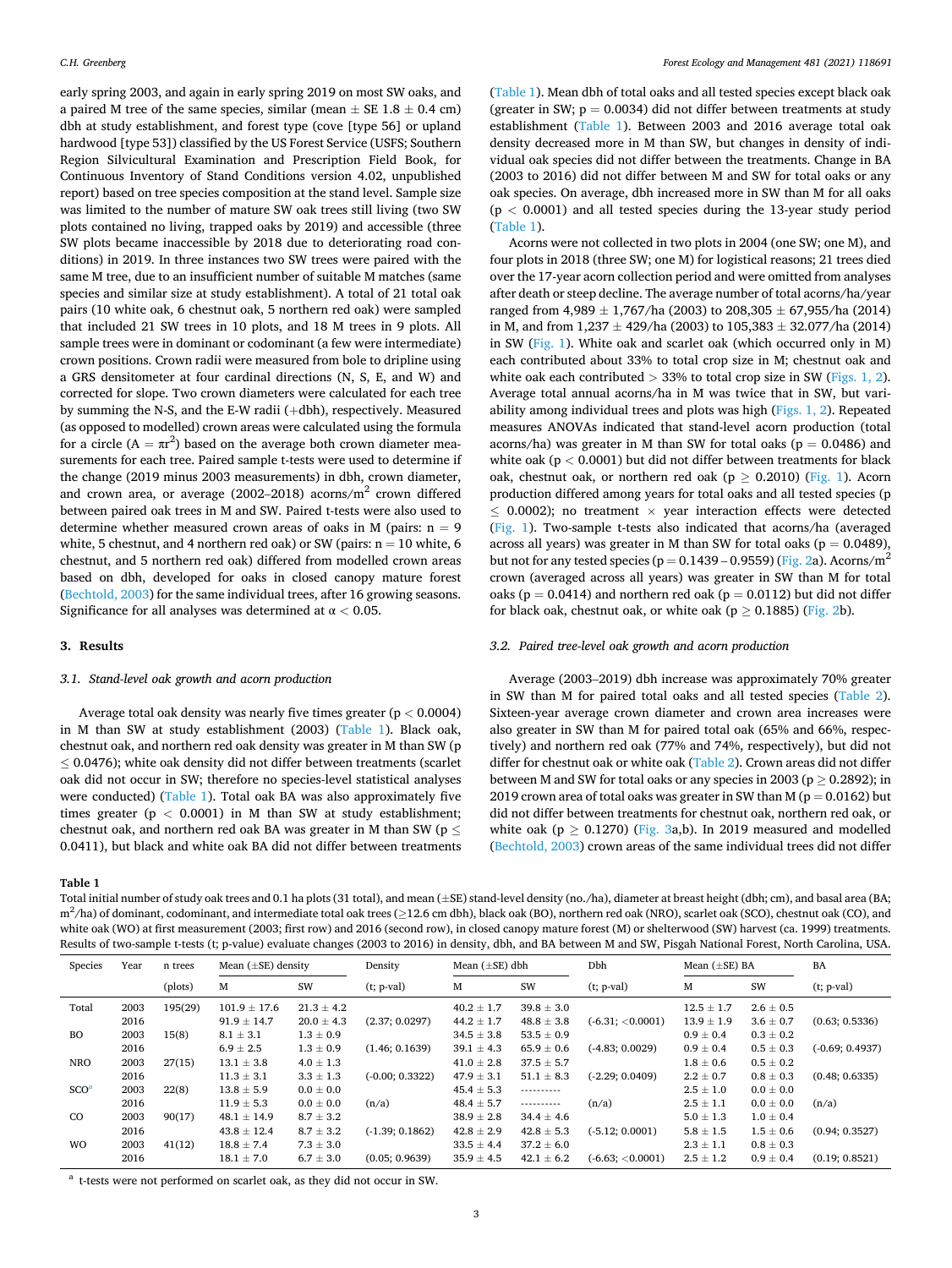<span id="page-3-0"></span>

**Fig. 1.** Mean (±SE) stand-level number of acorns/ha/year (2002–2018) produced by black oak, chestnut oak, northern red oak, scarlet oak, white oak, and total oaks in closed canopy mature forest (M) or shelterwood harvest (SW) (ca. 1999) treatments, Pisgah National Forest, North Carolina, USA. Statistical analyses were not performed on scarlet oak, as they did not occur in SW. (For interpretation of the references to colour in this figure legend, the reader is referred to the web version of this article.)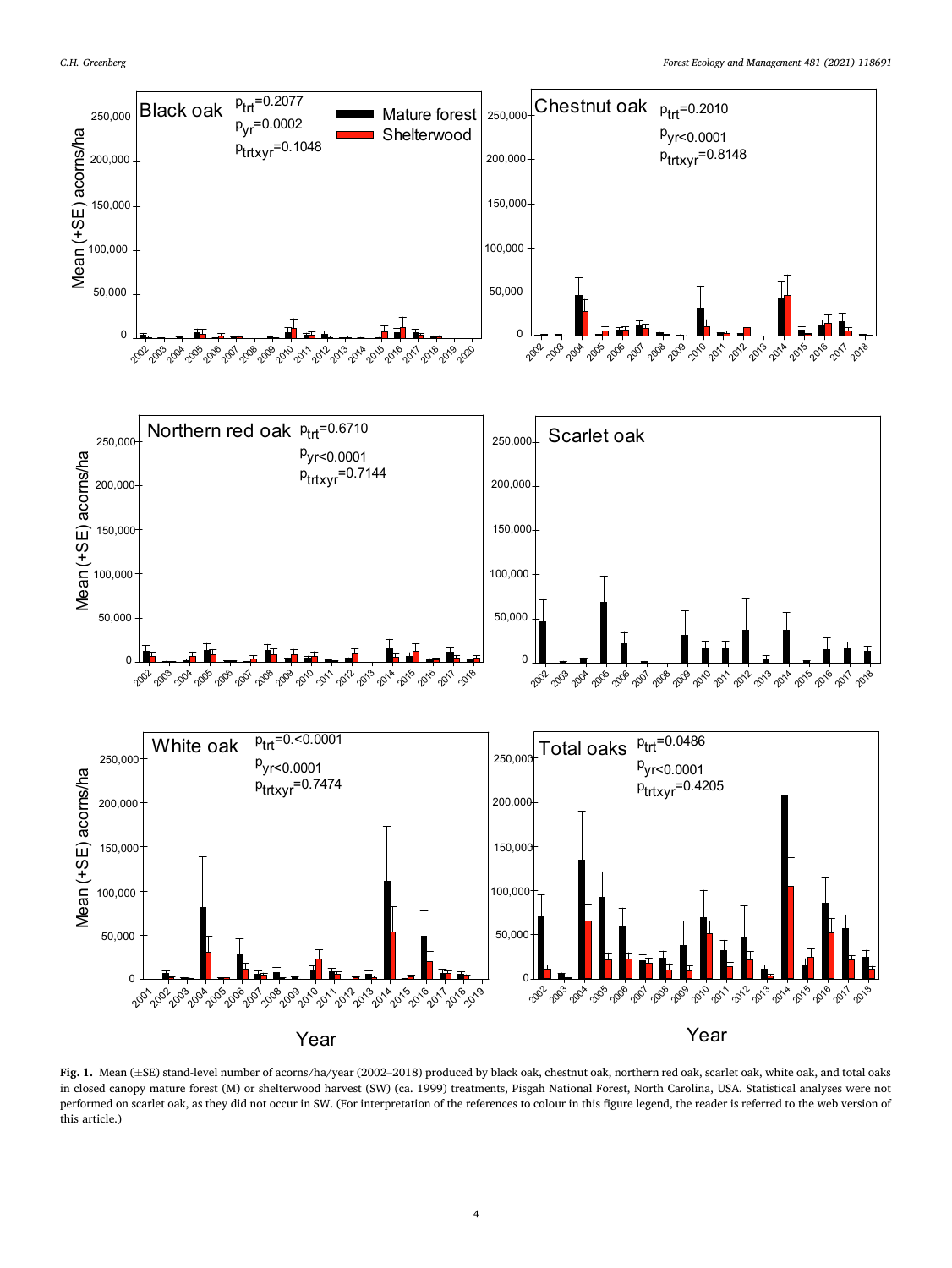<span id="page-4-0"></span>

**Fig. 2.** Mean (±SE) stand-level average (2002–2018) (a) total number of acorns/ha and; (b) acorns/ $m<sup>2</sup>$  crown produced by total oaks, black oak, chestnut oak, northern red oak, scarlet oak, and white oak in closed canopy mature forest (M) or shelterwood harvest (SW) (ca. 1999) treatments, Pisgah National Forest, North Carolina, USA. Statistical analyses were not performed on scarlet oak, as they did not occur in SW. (For interpretation of the references to colour in this figure legend, the reader is referred to the web version of this article.)

for total oaks or any tested species in M ( $p \ge 0.4117$ ) (Fig. 3a). In contrast, 2019 measured crown areas were greater than modelled crown areas of the same individual trees in SW, for total oak ( $p = 0.0379$ ) and northern red oak ( $p = 0.0360$ ), but did not differ for white or chestnut oak (p  $\geq$  0.3642) (Fig. 3b). Acorns/m<sup>2</sup> crown was greater in SW than M for paired total oaks ( $p = 0.0030$ ) and white oak ( $p = 0.0268$ ), but did not differ between treatments for chestnut or northern red oak (p  $\geq$ 0.1696) ([Fig. 4\)](#page-5-0).

# **4. Discussion**

Overall, study results indicated that on average, oak diameter growth, crown area growth, and acorns/ $m<sup>2</sup>$  crown were greater in SW than M. Despite five times more oak trees and oak BA in M, average annual total acorn production/ha was only double (58,199/ha in M) that in SW (27,298/ha). Acorn production was highly variable among species, individuals, and years; this was not surprising, as "masting" behavior is characteristic of oaks, and may be driven by weather, genetics, and resource allocation between growth and acorn production ([Koenig and Knops, 2002](#page-6-0)). High variability and differences in the abundance of oaks and oak species between treatments and among plots likely reduced statistical detection of potential differences in acorns/ha for some species. The disparity between acorns/ha (approximately double in M) and oak density and BA (approximately five times more in M) in M and SW can be attributed to faster crown growth, larger crowns,

# **Table 2**

Mean (±SE) 16-year change (2003–2019) in dbh, crown diameter, and crown area by paired (same species and similar (mean  $\pm$  SE 1.8  $\pm$  0.4 cm) dbh in 2003) chestnut oak (CO;  $n = 6$  pair), northern red oak (NRO;  $n = 5$  pair), white oak (WO;  $n = 10$  pair) and total oaks ( $n = 21$  pair) growing in closed canopy mature forest (M) and shelterwood (SW) harvest (ca. 1999) treatments, and results paired t-tests, Pisgah National Forest, North Carolina, USA.

| <b>Species</b>                 |               |               |               |       |          |  |  |  |  |
|--------------------------------|---------------|---------------|---------------|-------|----------|--|--|--|--|
|                                | M             | SW            | Diff          | t-val | p-val    |  |  |  |  |
| Diameter at breast height (cm) |               |               |               |       |          |  |  |  |  |
| Total                          | $4.6 + 0.5$   | $10.7 + 0.8$  | $6.1 + 0.7$   | 8.42  | < 0.0001 |  |  |  |  |
| CO                             | $4.3 + 0.6$   | $10.4 + 1.2$  | $6.2 + 1.3$   | 4.96  | 0.0043   |  |  |  |  |
| NRO                            | $6.8 + 1.2$   | $14.2 + 2.4$  | $7.4 + 2.2$   | 3.33  | 0.0298   |  |  |  |  |
| <b>WO</b>                      | $3.7 + 0.5$   | $9.1 + 0.7$   | $5.4 + 0.8$   | 6.52  | 0.0001   |  |  |  |  |
| Crown diameter (m)             |               |               |               |       |          |  |  |  |  |
| Total                          | $2.6 + 0.6$   | $4.9 + 0.5$   | $2.3 + 0.7$   | 3.36  | 0.0031   |  |  |  |  |
| CO                             | $3.1 + 0.6$   | $4.9 + 0.5$   | $1.8 + 0.9$   | 2.01  | 0.1007   |  |  |  |  |
| NRO                            | $2.0 + 2.2$   | $6.6 + 0.8$   | $4.6 + 1.4$   | 3.16  | 0.0341   |  |  |  |  |
| <b>WO</b>                      | $2.6 + 0.6$   | $4.1 + 0.9$   | $1.5 + 1.1$   | 1.41  | 0.1932   |  |  |  |  |
| Crown area $(m2)$              |               |               |               |       |          |  |  |  |  |
| Total                          | $30.3 + 8.0$  | $64.8 + 10.8$ | $34.4 + 10.6$ | 3.25  | 0.0040   |  |  |  |  |
| CO                             | $33.8 + 6.1$  | $64.6 + 14.4$ | $30.8 + 16.2$ | 1.90  | 0.1152   |  |  |  |  |
| <b>NRO</b>                     | $26.7 + 31.0$ | $92.0 + 18.8$ | $65.3 + 19.2$ | 3.39  | 0.0275   |  |  |  |  |
| <b>WO</b>                      | $30.1 + 8.7$  | $51.3 + 18.2$ | $21.1 + 16.7$ | 1.27  | 0.2376   |  |  |  |  |



All oaks Chestnut oak Northern red oak White oak

Fig. 3. Mean  $(\pm SE)$  2019 measured versus modelled crown areas  $(m^2)$  of total oaks, chestnut oak, northern red oak, and white oak, and their difference (measured – modelled) for the same individual oak trees growing in closed canopy mature forest (M; total  $n = 18$ ) and (separately) in shelterwood harvest (SW; total n = 21) (ca. 1999) treatments, Pisgah National Forest, North Carolina, USA. (For interpretation of the references to colour in this figure legend, the reader is referred to the web version of this article.)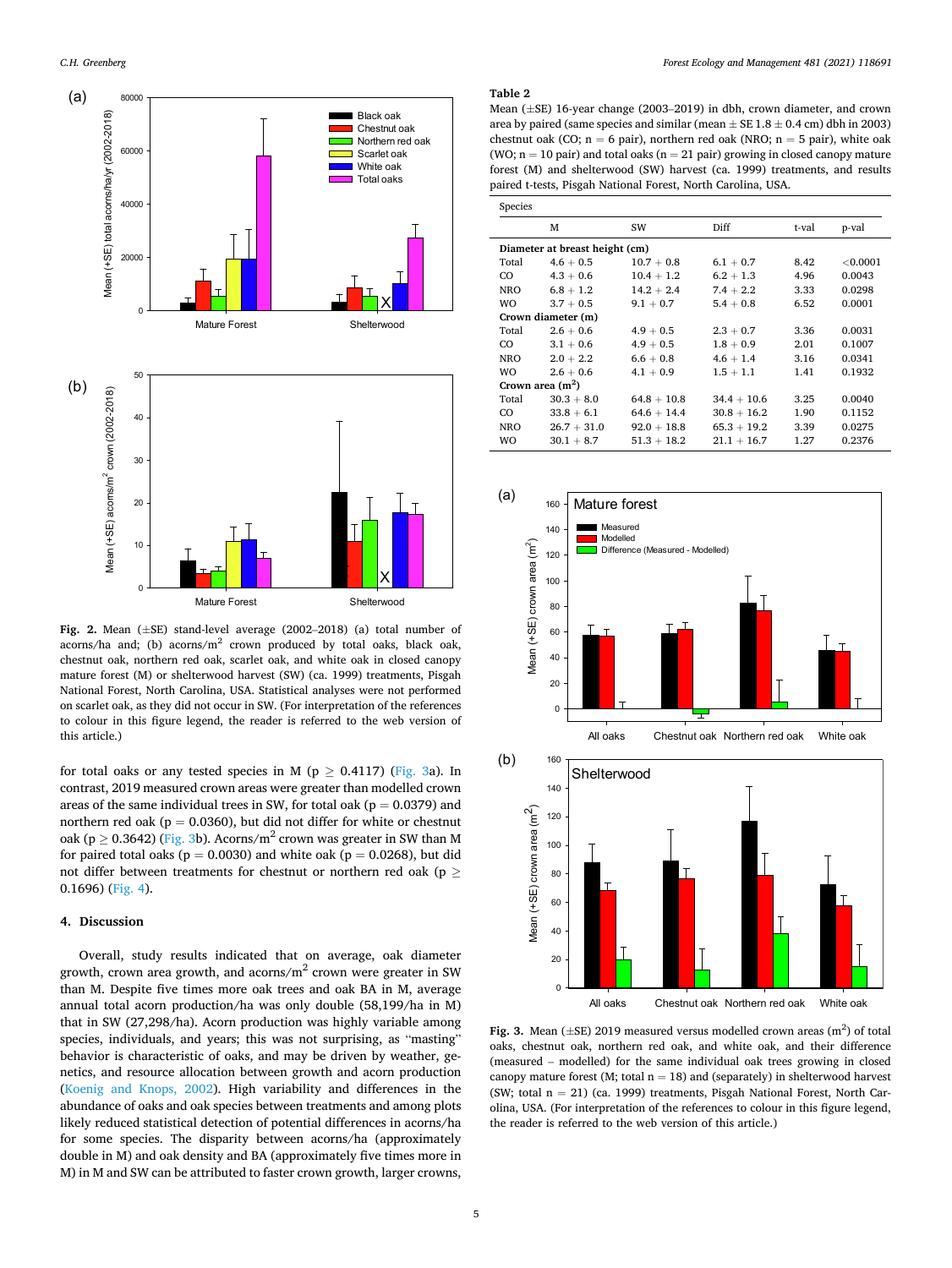<span id="page-5-0"></span>and more acorns/ $m<sup>2</sup>$  crown in SW. At the stand level, average (2002–2018) acorns/ $m^2$  crown was 71% greater for total oaks and 80% greater for northern red oak in SW than M. Results for paired, individual trees corroborated stand-level results, indicating that  $\arccos/m^2$  crown averaged 70% greater for total oaks, and 66% greater for white oaks in SW than M. Further, stand-level estimates of acorn production in SW were likely conservative (e.g., less of a difference between M and SW than estimated), as they were based on modelled crown areas developed for trees growing in fully stocked stands [\(Bechtold, 2003\)](#page-6-0), whereas results of this study clearly indicate that total oak crown areas in SW grew faster and were generally larger than crown areas of similar-sized trees in M. Factors contributing to a greater density of acorns in SW oaks likely include greater light availability to oak crowns, allowing for increased photosynthesis and energy allocated to increased flower production and fruit development [\(Johnson et al., 2009\)](#page-6-0). Greater crown exposure may also enhance successful wind pollination [\(Whitehead,](#page-6-0)  [1983\)](#page-6-0).

At the stand level, average 13-year total oak dbh growth was 69% greater in SW than in M; all tested species also showed 67.3% (white oak) to 72.8% (black oak) greater dbh increase in SW than in M between 2003 and 2016. Results for paired, individual trees having similar dbh's at study establishment corroborated stand-level trends; average 16-year (2003–2019) total oak dbh growth was 70% greater in SW than in M; all tested species also showed a 68% (northern red oak) to 71% (chestnut oak and white oak) greater dbh increase in SW than in M. Other studies also show greater dbh growth rates of mature (*>*70 yrs) sawtimber-sized oaks following heavy thinning, with the greatest growth seen following full (100%) crown release (e.g. [Singer and Lorimer, 1997; Ward, 2002](#page-6-0)). Studies report increases in dbh of 53% [\(Ward, 2002](#page-6-0)), 59% [\(Smith and](#page-6-0)  [Miller, 1991\)](#page-6-0), and 89% ([Smith et al., 1989\)](#page-6-0) for red oaks (primarily northern red oak) within 5–6 years of full crown release, compared to closed-canopy controls. Smith et al. reported an 80% greater dbh increase of chestnut oak compared to controls after 5 years. For white oak, some studies report dbh increases of 61% [\(Smith and Miller, 1991\)](#page-6-0) to 117% [\(Smith et al., 1989](#page-6-0)) greater within 5 years of full crown release, compared to fully stocked stands. Other studies report much smaller post-release increases in white oak dbh compared to controls. For example, [Miller and Stringer \(2004\)](#page-6-0) reported 27% greater dbh growth of fully released than unreleased 70–75 year old white oak over a 17-year period. Results of this study generally corroborate others showing that



**Fig. 4.** Mean (±SE) (2002–2018) acorns/m2 crown produced by paired (same species and similar (mean  $\pm$  SE 1.8  $\pm$  0.4 cm) dbh in 2003) total oaks (n = 21 pair), chestnut oak ( $n = 6$  pair), northern red oak ( $n = 5$  pair), and white oak (n = 10 pair) growing closed canopy mature forest (M) or shelterwood harvest (SW) (ca. 1999) treatments, Pisgah National Forest, North Carolina, USA. (For interpretation of the references to colour in this figure legend, the reader is referred to the web version of this article.)

dbh growth of mature oak trees after full crown release is faster than in fully stocked, closed canopy forest stands.

Crown diameter and crown area grew faster in SW than M, as well. At the individual (paired) tree level, average 16-year crown diameter growth was 65% greater for total oaks, and 77% greater for northern red oak in SW than in M; crown diameter growth of other tested species did not statistically differ between SW and M, but a similar trend was apparent. Crown area increases by paired trees showed similar trends, with a 66% greater increase for total oaks and a 74% greater increase for northern red oak in SW than in M; after 16 years (2019), crown area for paired total oaks was greater in SW than in M. Small sample sizes for paired oaks may have impeded detection of statistically significant differences in crown diameter and crown area for some species. Other studies also report oak crown area expansion following canopy release. [Trimble and Tryon \(1966\)](#page-6-0) reported that 55 year-old (25–56 cm dbh) northern red oak crown radii extended into group selection openings by 0.28 m for each 2.54 cm increase in dbh. [Miller \(1997\)](#page-6-0) reported that 80 year-old northern red oak crown diameters increased by 0.2 m/year following crown release, compared to 0.1 m/year in controls. [Jackson](#page-6-0)  [et al. \(2007\)](#page-6-0) reported an 8% crown area expansion by white oak one year after a partial canopy release, and 25% expansion one year following a shelterwood harvest in Tennessee.

Comparisons of 2019 measured to modelled crown areas of the same trees in M and SW (ca. 20 years post-harvest) indicated that crown area growth in M was similar to expected based on dbh alone, but greater than expected in SW. Species-specific crown-diameter equations (used to model crown areas in this study) are based on dbh [\(Bechtold, 2003](#page-6-0)), and were developed using mature trees in fully stocked stands. Thus, if crown area was simply a function of dbh, modelled- and measured crown areas should be similar in both M and SW. Measured crown areas that were greater than modelled crown areas in SW – but not in M – indicated that crowns expanded more rapidly in SW, where tree crowns were fully exposed to light, than in M where a high density of trees generally limited full sunlight to reaching only the top of the crown.

This study corroborates results of others showing that increased acorn production by residual trees partially compensates for reduced oak density and BA in two-aged stands where tree crowns are released (e.g., [Perry and Thill, 2003; Perry et al., 2004; Bellocq et al., 2005; Olson](#page-6-0)  [et al., 2015\)](#page-6-0). Some studies suggest that differences in acorn production between stands with fully released oak crowns and mature, closedcanopy forest are most apparent during some years than others, but results differ. [Brooke et al. \(2019\)](#page-6-0) reported a 65% increase in white oak acorn production during the 10 years following full crown release, with increased production by "poor producers" during years of greater overall acorn production ("mast years"). Similarly, [Healy \(1997\)](#page-6-0) reported greater acorn production by individual northern red oak trees, and more acorns/ha in thinned than control stands (density of large oaks was similar between treatments), with treatment differences most pronounced in marginal mast years, when a greater proportion of trees in thinned stands bore acorns. In contrast, [Devine and Harrington \(2006\)](#page-6-0)  reported greater acorn production by released Oregon white oak during years of overall higher mast crops. In this study, despite large differences in total stand-level acorn production among years, treatment differences were not detected within any given year, regardless of total crop size.

# **5. Conclusions**

Oak crowns of residual trees expanded faster, grew larger, and produced up to 80% (total oaks) more acorns/ $m<sup>2</sup>$  crown in shelterwood harvests than trees in mature, closed canopy stands, substantially closing the gap between total acorn production (acorns/ha) in M and SW despite far fewer oaks and much less oak BA in SW. Oak dbh also increased faster in SW than M, but crown areas in SW expanded to a greater area than predicted by dbh alone. Forest managers must weigh multiple objectives, including timber growth and yield, regeneration, habitats for multiple wildlife species, and availability of acorns and